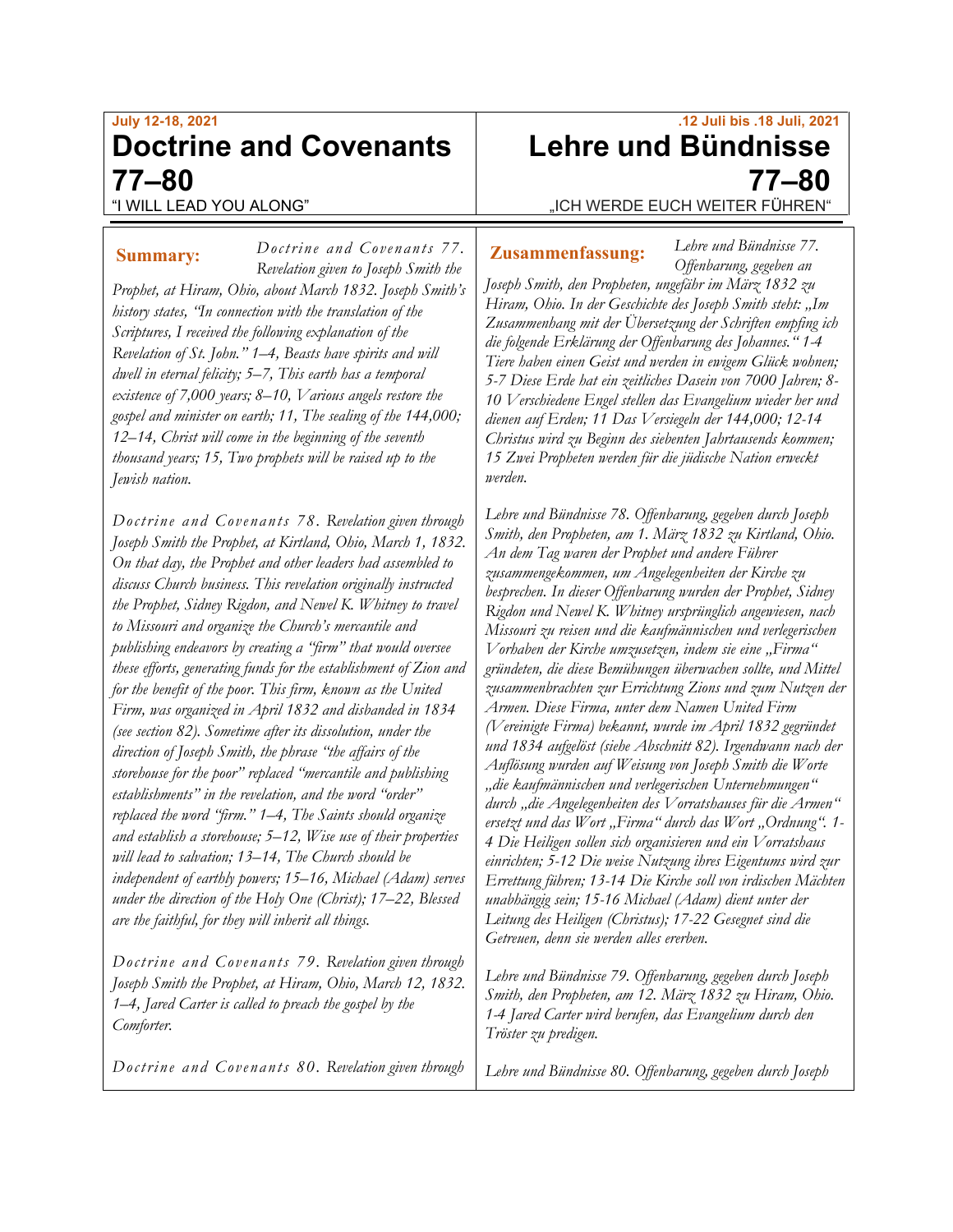*Joseph Smith the Prophet to Stephen Burnett, at Hiram, Ohio, March 7, 1832. 1–5, Stephen Burnett and Eden Smith are called to preach in whatever place they choose.*

#### **Supplemental Jewish and Holy Land Insights**

#### **What is the difference between the United Order and the Law of Consecration?** As stated in the lesson

covering sections 51–57, there is a significant difference between the "United Order" and the "Law of Consecration." The United Order is more like the modern version of the Jewish *Kibbutz*. These are similar cooperative efforts as was done throughout the ages. ". . . new groups of Zionists (in) the Second Aliyah (1904) and continuous waves of immigrants after that made their way to Israel . . . established agricultural settlements all over the country, revived the Hebrew language, and created their own Watchman Society to guard their members from Arab attack. In 1909, on land purchased by the Jewish National Fund, the first *kibbutz*, *Deganyah*, was established. By 1914, the *yishuv,* as the Jewish community was called, numbered some 85,000." "*Kibbutzim* with similar ways of thinking often group together in federations, which save their member-villages money by purchasing for them all in bulk, and arranging from one central office to sell all their crops. In addition, many kibbutzim cooperate with other kibbutzim in the same region, whether they share the same ideas or not, and together they are able to build central silos and arrange heavy transport. Likewise, the *kibbutz* associations have their own adult education courses, choirs, amateur orchestras, art collections, bulletins, publishing houses, and even their own teachers' training college." **(Encyclopedia Judaica Jr.)**

*Smith, den Propheten, an Stephen Burnett am 7. März 1832 zu Hiram, Ohio. 1-5 Stephen Burnett und Eden Smith werden berufen, an jedwedem Ort zu predigen, den sie wählen.*

## **Ergänzende Jüdische und Heilige Land Einsichte**

**Was ist der Unterschied zwischen der Vereinigten Ordnung und dem Gesetz der Weihung?**

Wie in der Lektion zu den Abschnitten 51–57 erwähnt,

gibt es einen wesentlichen Unterschied zwischen der "Vereinigten Ordnung" und dem "Gesetz der Weihung". Der Vereinigte Orden ähnelt eher der modernen Version des jüdischen *Kibbuz*. Dies sind ähnliche kooperative Bemühungen, wie sie im Laufe der Jahrhunderte durchgeführt wurden. ". . . neue Gruppen von Zionisten (in) der Zweiten *Aliyah* (1904) und kontinuierliche Einwanderungswellen danach machten sich auf den Weg nach Israel. . . gründeten landwirtschaftliche Siedlungen im ganzen Land, belebten die hebräische Sprache wieder und gründeten ihre eigene Wächter Gesellschaft, um ihre Mitglieder vor arabischen Angriffen zu schützen. Im Jahr 1909 wurde auf dem vom Jüdischen Nationalfonds gekauften Land der erste *Kibbuz*, Deganyah, gegründet. Bis 1914 zählte die *Jischuw*, wie die jüdische Gemeinde genannt wurde, etwa 85.000." "Kibbutzim mit ähnlichen Denkweisen schließen sich oft zu Föderationen zusammen, die ihren Mitgliedsdörfern Geld sparen, indem sie für sie alle in großen Mengen einkaufen und von einer zentralen Stelle aus den Verkauf ihrer gesamten Ernte organisieren. Darüber hinaus kooperieren viele *Kibbuzim* mit anderen *Kibbuzim* in der gleichen Region, ob sie die gleichen Ideen haben oder nicht, und sind gemeinsam in der Lage, zentrale Silos zu bauen und Schwertransporte zu organisieren. Ebenso haben die *Kibbuz*-Vereine eigene Erwachsenenbildungskurse, Chöre, Laienorchester, Kunstsammlungen, Bulletins, Verlage und sogar eine eigene Pädagogische Hochschule." **(Enzyklopädie Judaica Jr.)**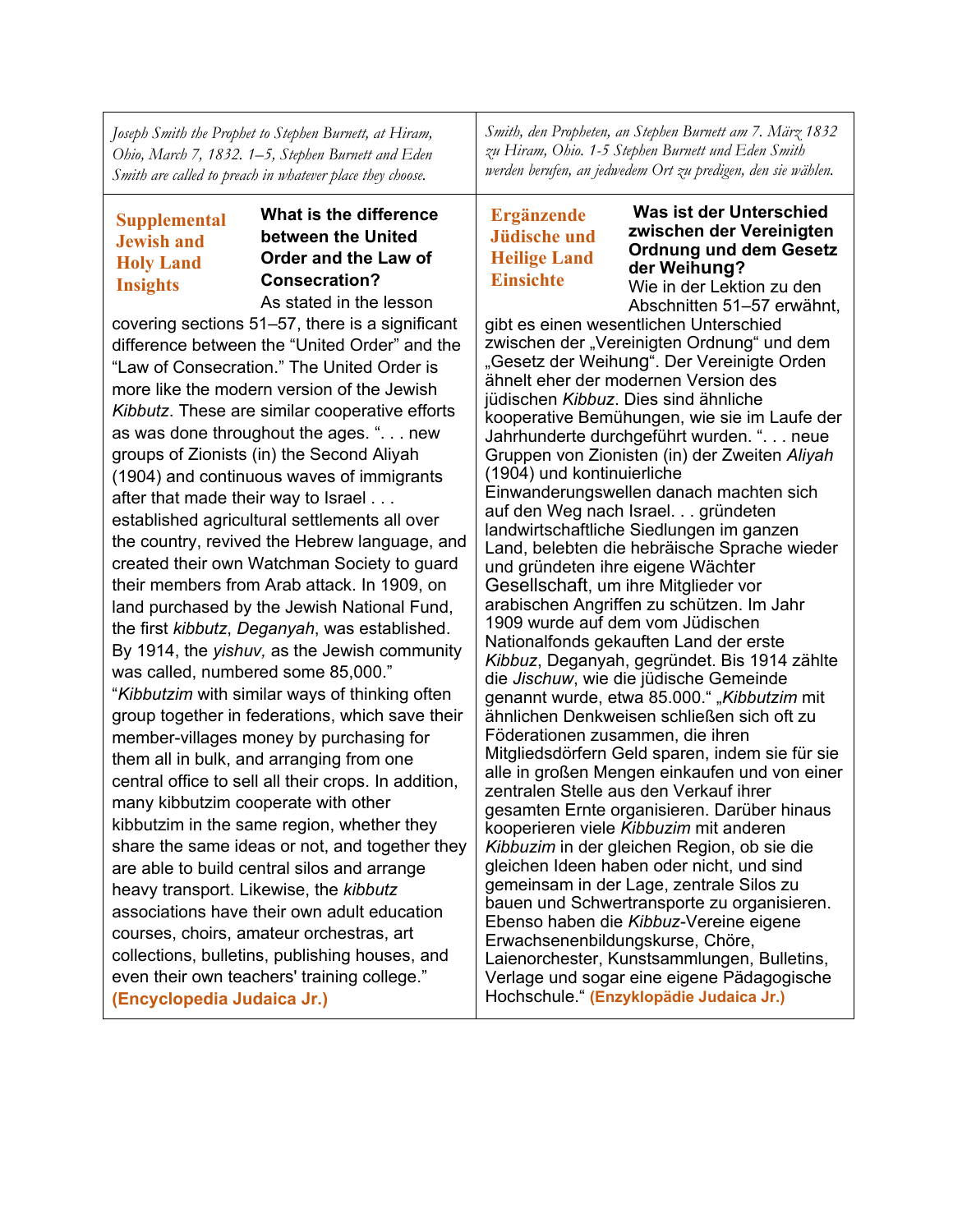### **What can I learn about unified communities throughout the last twothousand years?**

Just prior to Jesus' time, a legislated, cooperative community, the Essenes, arose and used somewhat similar and familiar Biblical governance bound by a strict order of unity. An Essene's membership in a *kibbutz*-like united order came into effect only after a two-year trial period. The Essenes kept copies of the scriptures, interpretations of the scriptures, and their own scrolls of doctrines and covenants. It is worth repeating that a similar unity and community bond can be seen throughout the scriptures. "And all that believed were together, and had all things common; And sold their possessions and goods, and parted them to all men, as every man had need. And they, continuing daily with one accord in the temple, and breaking bread from house to house, did eat their meat with gladness and singleness of heart, Praising God, and having favour with all the people. And the Lord added to the church daily such as should be saved." **(Acts 2:44-47)** "And the multitude of them that believed were of one heart and of one soul: neither said any of them that ought of the things which he possessed was his own; but they had all things common." **(Acts 4:32)** "And they taught, and did minister one to another; and they had all things common among them, every man dealing justly, one with another." **(3 Nephi 26:19)** The valuable lesson that we can learn is that unity represented in the scriptures is always connected with a central belief and faith in the Lord. That focus assures a unity because His directive powers are the same for everyone. "In all thy ways acknowledge him, and he shall direct thy paths." **(Proverbs 3:6)** "Counsel with the Lord in all thy doings, and he will direct thee for good; yea, when thou liest down at night lie down unto the Lord, that he may watch

### **Was kann ich in den letzten zweitausend Jahren über vereinte Gemeinschaften lernen?**

Kurz vor Jesu Zeit entstand eine gesetzllichde, kooperative Gemeinschaft, die Essener, die eine ähnliche unt vertraute biblische Fürhung anwendete, die an eine strenge Ordnung der Einheit gebunden war. Die Mitgliedschaft eines Esseners in einem *kibbuzartigen* Einheitsorden wurde erst nach einer zweijährigen Probezeit wirksam. Die Essener behielten Kopien der heiligen Schriften, Auslegungen der heiligen Schriften und ihre eigenen Schriftrollen mit Lehren und Bündnissen. Es lohnt sich zu wiederholen, dass überall in den heiligen Schriften eine ähnliche Einheit und Gemeinschaft zu sehen ist. "Und alle, die glaubten, waren an demselben Ort und hatten alles gemeinsam. Sie verkauften Hab und Gut und teilten davon allen zu, jedem so viel, wie er nötig hatte. Tag für Tag verharrten sie einmütig im Tempel, brachen in ihren Häusern das Brot und hielten miteinander Mahl in Freude und Lauterkeit des Herzens. Sie lobten Gott und fanden Gunst beim ganzen Volk. Und der Herr fügte täglich ihrer Gemeinschaft die hinzu, die gerettet werden sollten." **(Apostelgeschichte 2:44-47)** "Die Menge derer, die gläubig geworden waren, war ein Herz und eine Seele. Keiner nannte etwas von dem, was er hatte, sein Eigentum, sondern sie hatten alles gemeinsam." (Apostelgeschichte 4:32) "Und sie lehrten und dienten einander; und sie hatten alles unter sich gemeinsam, ein jeder ging gerecht mit dem anderen um." **(3 Nephi 26:19)**. Die wertvolle Lektion, die wir lernen können, ist, dass die in den heiligen Schriften dargestellte Einheit immer mit einem zentralen Glauben und Glauben an den Herrn verbunden ist. Dieser Fokus sichert eine Einheit, weil Seine richtungsweisenden Befugnisse für alle gleich sind. "Erkenne ihn auf all deinen Wegen, und er wird deine Wege lenken." **(Sprüche 3:6)** "Berate dich mit dem Herrn in allem, was du tust, und er wird dich zum Guten lenken; ja, wenn du dich zur Nacht niederlegst, so lege dich nieder im Herrn, damit er in deinem Schlaf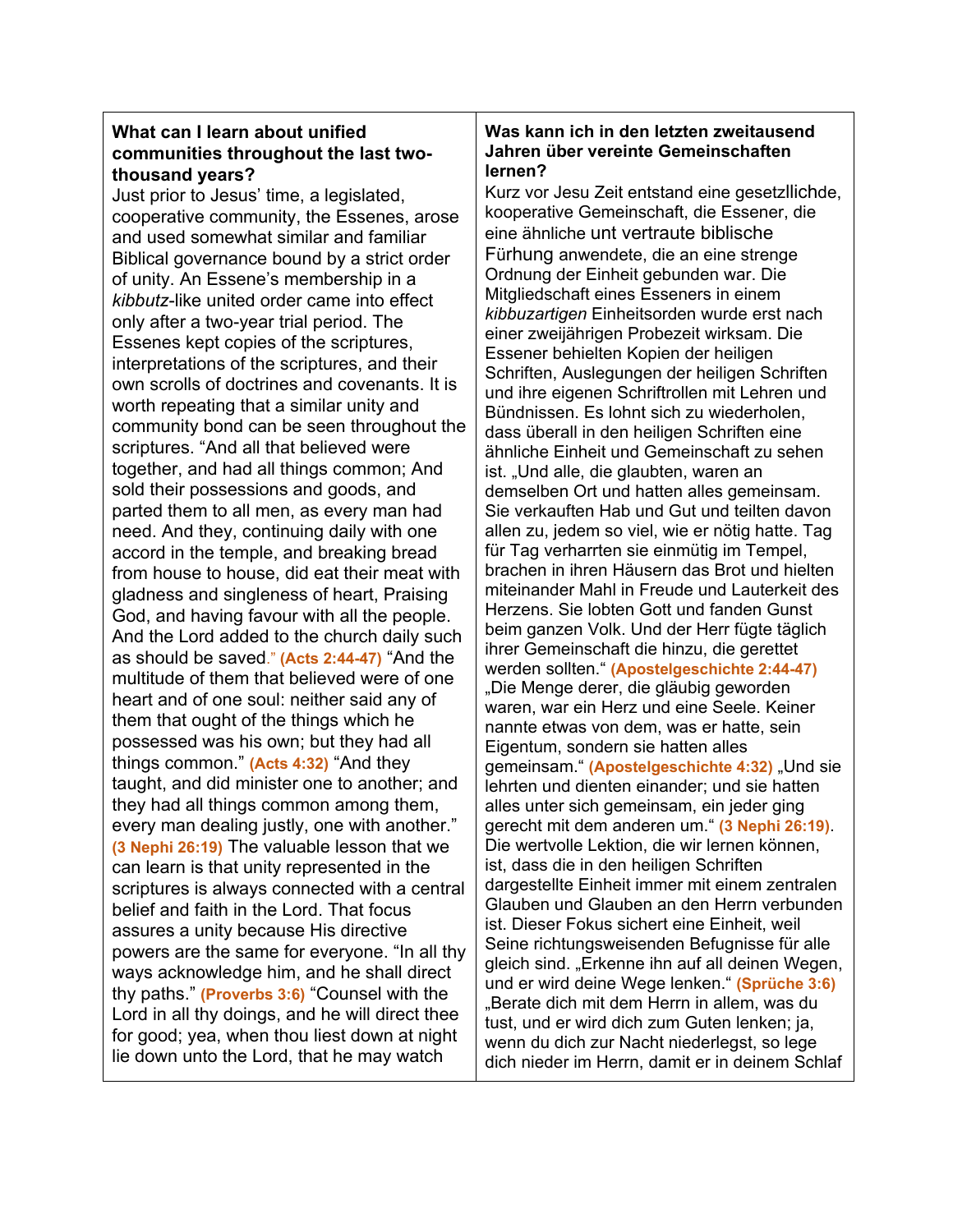| over you in your sleep; and when thou risest<br>in the morning let thy heart be full of thanks<br>unto God; and if ye do these things, ye shall<br>be lifted up at the last day." (Alma 37:37) "And<br>now, behold, I give unto you a<br>commandment, that when ye are assembled<br>together ye shall instruct and edify each<br>other, that ye may know how to act and<br>direct my church, how to act upon the points<br>of my law and commandments, which I have<br>given." (Doctrine and Covenants 43:8) "The<br>rabbis placed great emphasis on the<br>relationship of the individual to the<br>community during prayer. Almost all prayer,<br>for example, was written in the first-person<br>plural – 'Forgive us,' 'Teach us, 'Bring us to<br>our Land.' Although private prayer was<br>certainly permitted, the individual was urged<br>to join a congregation (minyan) (prayer<br>circle) when he prays and to incorporate the<br>needs of the <i>minyan</i> in his prayers."<br>(Encyclopedia Judaica Jr.) The Latter-day<br>Saints' concept of focusing on the Lord has<br>promoted a unified way of community life<br>that can still be expressed individually. | über dich wache; und wenn du dich morgens<br>erhebst, so lass dein Herz von Dank erfüllt sein<br>gegen Gott; und wenn du das alles tust, wirst<br>du am letzten Tag emporgehoben werden."<br>(Alma 37:37) "Und nun siehe, ich gebe euch<br>das Gebot: Wenn ihr versammelt seid, so<br>unterweist und erbaut einander, damit ihr wisst,<br>wie ihr handeln und meine Kirche leiten sollt,<br>wie ihr nach den Punkten meines Gesetzes<br>und meiner Gebote, die ich gegeben habe,<br>handeln sollt." (Lehre und Bündnisse 43:8) "Die<br>Rabbiner legten beim Gebet großen Wert auf<br>die Beziehung des Einzelnen zur<br>Gemeinschaft. Fast alle Gebete wurden zum<br>Beispiel in der ersten Person Plural<br>geschrieben – "Vergib uns", "Lehre uns," "Bring<br>uns in unser Land." Obwohl private Gebete<br>sicherlich erlaubt waren, wurde der Einzelne<br>aufgefordert, sich einer Gemeinde<br>anzuschließen (Minjan). (Gebetskreis), wenn er<br>betet und die Bedürfnisse des Minjan in seine<br>Gebete einbezieht." (Enzyklopädie Judaica Jr.)<br>Das Konzept der Heiligen der Letzten Tage,<br>sich auf den Herrn zu konzentrieren, hat eine<br>einheitliche Art des Gemeinschaftslebens<br>gefördert, die immer noch individuell<br>ausgedrückt werden kann. |
|------------------------------------------------------------------------------------------------------------------------------------------------------------------------------------------------------------------------------------------------------------------------------------------------------------------------------------------------------------------------------------------------------------------------------------------------------------------------------------------------------------------------------------------------------------------------------------------------------------------------------------------------------------------------------------------------------------------------------------------------------------------------------------------------------------------------------------------------------------------------------------------------------------------------------------------------------------------------------------------------------------------------------------------------------------------------------------------------------------------------------------------------------------------------------|---------------------------------------------------------------------------------------------------------------------------------------------------------------------------------------------------------------------------------------------------------------------------------------------------------------------------------------------------------------------------------------------------------------------------------------------------------------------------------------------------------------------------------------------------------------------------------------------------------------------------------------------------------------------------------------------------------------------------------------------------------------------------------------------------------------------------------------------------------------------------------------------------------------------------------------------------------------------------------------------------------------------------------------------------------------------------------------------------------------------------------------------------------------------------------------------------------------------------------------------------------------------|
| How can I better "concentrate" on<br>"consecration?"<br>The law of consecration, in a celestial sense,<br>is a stewardship of doing without being<br>instructed to do so. Those who have to ask,<br>"What must I do to inherit life?" must grasp<br>the opportunity to reach higher - so that the<br>spirit can dictate the "Law of Consecration."<br>In the days of the Savior, all believing<br>members committed their time, talent and<br>even their lives to "the kingdom." As a<br>discipline and behavioral structure, the early<br>or "former-day" Saints gave everything to the<br>Lord. By consecrating their resources to the<br>Kingdom of God, they were learning<br>stewardship over ownership. Stewardship is<br>an eternal principle also given before Jesus'<br>time. "For Moses had said, Consecrate                                                                                                                                                                                                                                                                                                                                                       | Wie kann ich mich besser auf die<br>"Weihung" konzentrieren?<br>Das Gesetz der Weihung im himmlischen<br>Sinne ist eine Verwalterschaft des Tuns, ohne<br>dazu angewiesen zu werden. Diejenigen, die<br>sich fragen müssen: "Was muss ich tun, um<br>das Leben zu erben?" muss die Chance<br>ergreifen, höher zu gelangen - damit der Geist<br>das "Gesetz der Weihung" diktieren kann. In<br>den Tagen des Erretters widmeten alle<br>gläubigen Mitglieder ihre Zeit, ihr Talent und<br>sogar ihr Leben dem "Königreich". Als<br>Disziplin- und Verhaltensstruktur gaben die<br>frühen oder "früheren" "Heiligen den ersten<br>Tage" alles dem Herrn. Indem sie ihre<br>Ressourcen dem Reich Gottes weihten, lernten<br>sie, Verantwortung über Eigentum zu<br>übernehmen. Haushalterschaft ist ein ewiges<br>Prinzip, das auch vor Jesu Zeit gegeben<br>wurde. "Dann sagte Mose: Füllt heute eure                                                                                                                                                                                                                                                                                                                                                                 |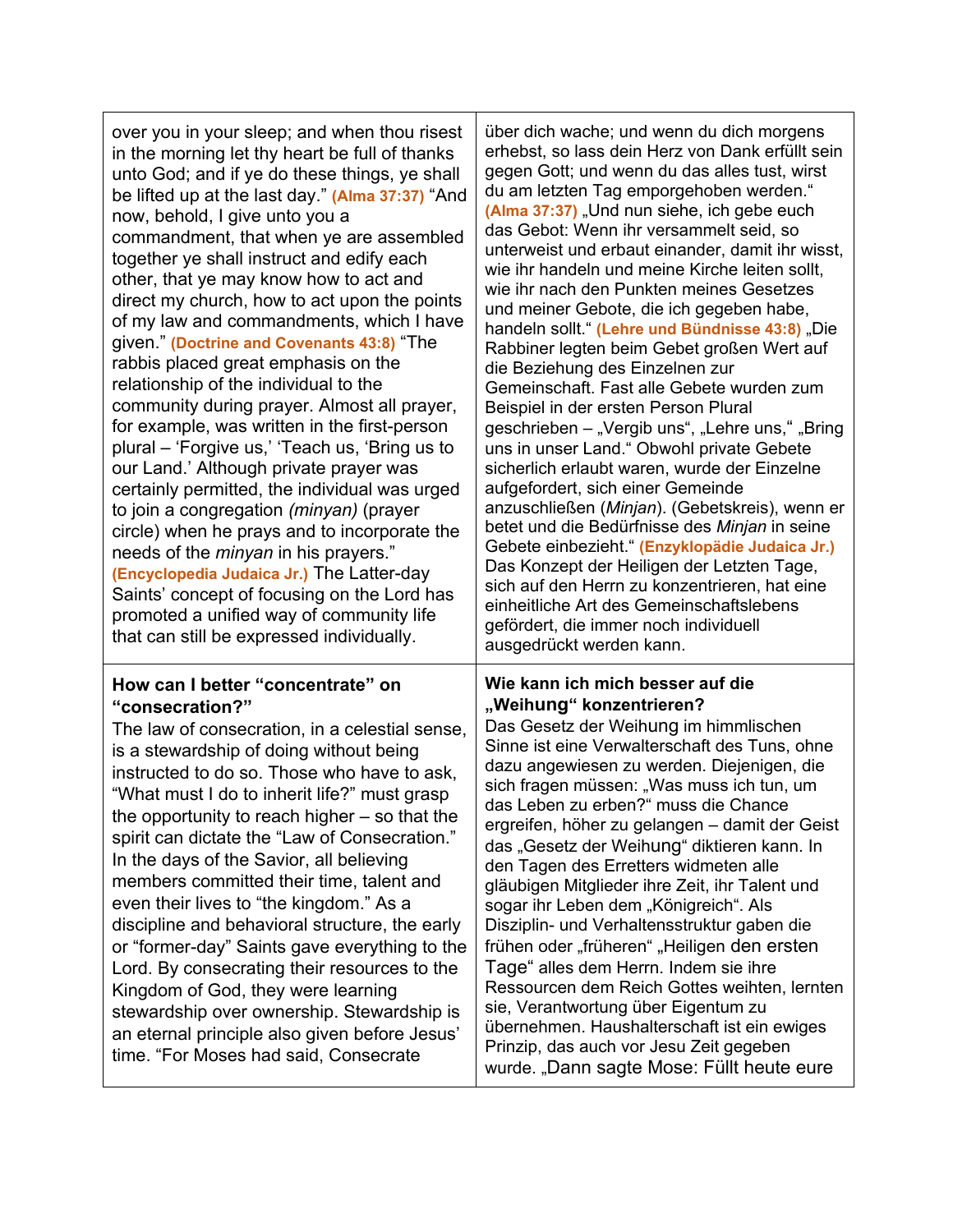| yourselves to day to the LORD, even every<br>man upon his son, and upon his brother; that<br>he may bestow upon you a blessing this<br>day." (Exodus 32:29)                                                                                                                                                                                                                                                                                                                                                                                                                                                                                                                                                                                                                                                                                                                                                                                                                                                  | Hände für den HERRN! Denn jeder ist<br>gegen seinen Sohn und seinen Bruder<br>vorgegangen, damit Segen auf euch<br>komme." (Exodus 32:29)                                                                                                                                                                                                                                                                                                                                                                                                                                                                                                                                                                                                                                                                                                                                                                                                                                                                                                                                                                                                                     |
|--------------------------------------------------------------------------------------------------------------------------------------------------------------------------------------------------------------------------------------------------------------------------------------------------------------------------------------------------------------------------------------------------------------------------------------------------------------------------------------------------------------------------------------------------------------------------------------------------------------------------------------------------------------------------------------------------------------------------------------------------------------------------------------------------------------------------------------------------------------------------------------------------------------------------------------------------------------------------------------------------------------|---------------------------------------------------------------------------------------------------------------------------------------------------------------------------------------------------------------------------------------------------------------------------------------------------------------------------------------------------------------------------------------------------------------------------------------------------------------------------------------------------------------------------------------------------------------------------------------------------------------------------------------------------------------------------------------------------------------------------------------------------------------------------------------------------------------------------------------------------------------------------------------------------------------------------------------------------------------------------------------------------------------------------------------------------------------------------------------------------------------------------------------------------------------|
| What eternal destiny do animals have?<br>In reflecting on the introductory words to<br>Section 77," "Beasts have spirits and will<br>dwell in eternal felicity," these are thoughts<br>our Jewish family are taught; "Whatever the<br>solution to the theological problem of<br>suffering, Judaism absolutely forbids<br>inflicting suffering on other people and even<br>on animals. Also, no man may ignore the<br>suffering of others but must do everything in<br>his power to help remedy the situation. This<br>applies to physical suffering, to poverty and<br>to psychological suffering. Furthermore, no<br>man has the right to enjoy himself if the rest<br>of the community is suffering." (Encyclopedia<br>Judaica Jr.) Other biblical laws repeatedly<br>show concern for the well-being of animals.<br>Man must rest on the Sabbath and may not<br>work his animals either. "Thou shalt not do<br>any manner of work, neither thy son nor<br>thy servant nor thy cattle'." (Exodus<br>20:10) | <b>Welche ewige Bestimmung haben Tiere?</b><br>Beim Nachdenken über die einleitenden Worte<br>zu Abschnitt 77, "Tier haben Geister und<br>werden in ewiger Glückseligkeit wohnen,"<br>werden diese Gedanken unserer jüdischen<br>Familie gelehrt; "Was auch immer die Lösung<br>des theologischen Leidensproblems ist, das<br>Judentum verbietet es absolut, anderen<br>Menschen und sogar Tieren Leid zuzufügen.<br>Außerdem darf kein Mensch das Leiden<br>anderer ignorieren, sondern muss alles in<br>seiner Macht Stehende tun, um zur Besserung<br>der Situation beizutragen. Dies gilt für<br>körperliches Leiden, für Armut und für<br>psychisches Leiden. Außerdem hat kein<br>Mensch das Recht, sich zu amüsieren, wenn<br>der Rest der Gemeinschaft leidet."<br>(Enzyklopädie Judaica Jr.) Andere biblische<br>Gesetze zeigen wiederholt Sorge um das<br>Wohlergehen von Tieren. Der Mensch muss<br>am Sabbat ruhen und darf seine Tiere auch<br>nicht bearbeiten. "Der siebte Tag ist ein<br>Ruhetag, dem HERRN, deinem Gott,<br>geweiht. An ihm darfst du keine Arbeit tun:<br>du und dein Sohn deine Sklavin und<br>dein Vieh." (2. Mose 20:10) |
| In what context will the "two Prophets"<br>and "Battle of Armageddon" occur?<br>In latter-days, in a warring world, a final battle<br>will take place in Israel-the crossroads of the<br>East, as well. (1) The world turns against the<br>nation of Israel. (2) Two Prophets will hold<br>back the armies of the enemies for three-<br>and-a-half years. (Revelation 11:3) (3) Then<br>they will be killed and lie in the streets for<br>three-and-a-half days. (4) The Messianic<br>event occurs as besieged Jerusalem will be<br>freed and the Mount of Olives divides. (5)<br>The preceding holocaust will have left so<br>many dead that it will take seven months to<br>find and bury them. The leftover instruments<br>of war will apparently provide the survivors in                                                                                                                                                                                                                                | In welchem Kontext werden die "zwei<br>Propheten" und die "Schlacht von<br>Armageddon" auftreten?<br>In den Letzten Tagen, in einer kriegerischen<br>Welt, wird in Israel eine letzte Schlacht<br>stattfinden – auch an die Handelsrouten des<br>Ostens. (1) Die Welt wendet sich gegen die<br>Nation Israel. (2) Zwei Propheten werden die<br>Armeen der Feinde dreieinhalb Jahre lang<br>zurückhalten. (Offenbarung 11:3) (3) Dann<br>werden sie getötet und dreieinhalb Tage auf<br>den Straßen liegen. (4) Das messianische<br>Ereignis findet statt, wenn das belagerte<br>Jerusalem befreit wird und sich der Ölberg teilt.<br>(5) Der vorangegangene Holocaust wird so<br>viele Tote hinterlassen haben, dass es sieben<br>Monate dauern wird, sie zu finden und zu<br>begraben. Die übrig gebliebenen                                                                                                                                                                                                                                                                                                                                                 |